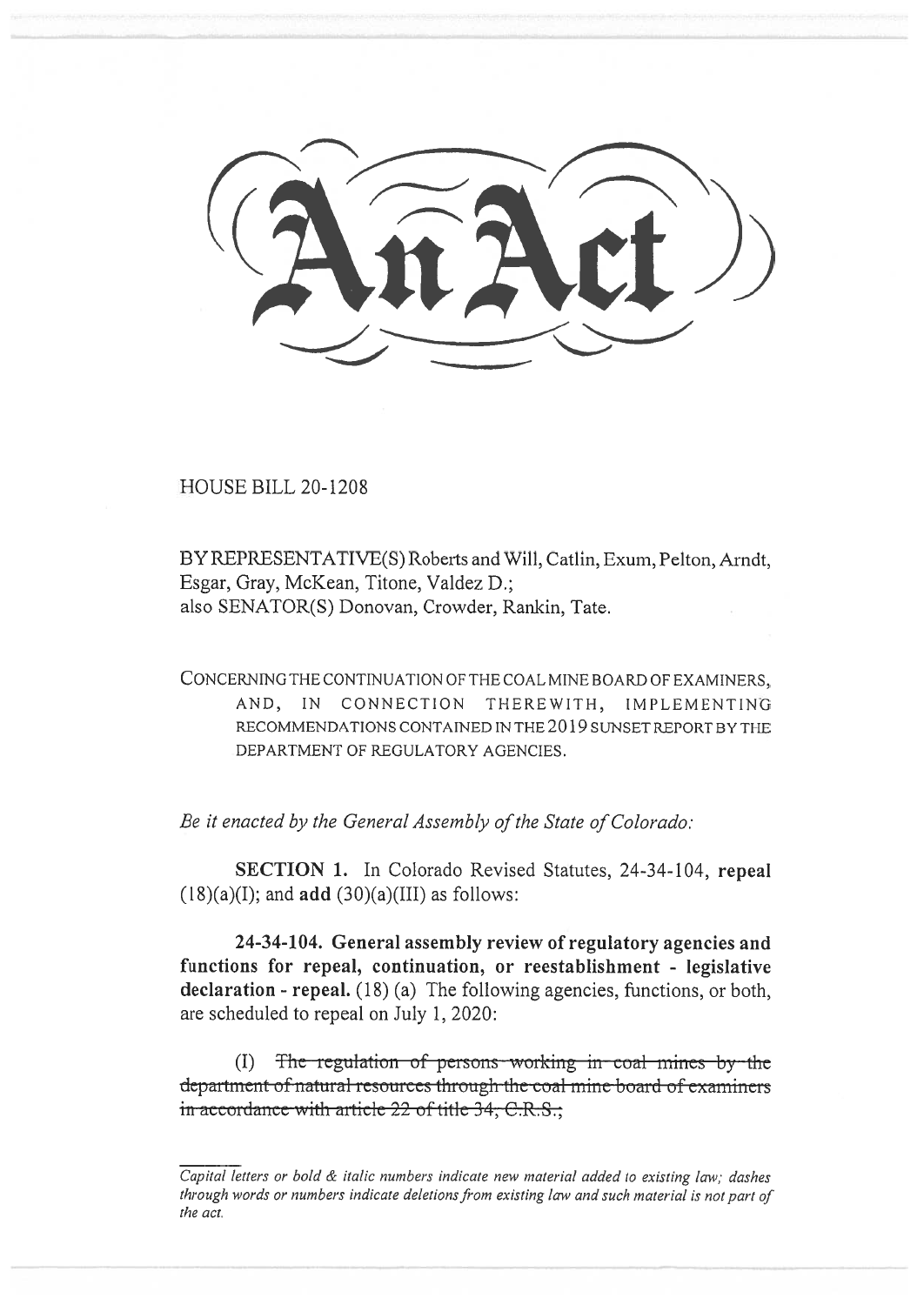(30) (a) The following agencies, functions, or both, are scheduled for repeal on September 1, 2029:

(III) THE REGULATION OF PERSONS WORKING IN COAL MINES BY THE DEPARTMENT OF NATURAL RESOURCES THROUGH THE COAL MINE BOARD OF EXAMINERS IN ACCORDANCE WITH ARTICLE 22 OF TITLE 34.

**SECTION 2.** In Colorado Revised Statutes, **amend** 34-22-113 as follows:

34-22-113. Repeal of article - subject to review. Unless continued <del>y the general assembly,</del> This <del>article</del> ARTICLE 22 is repealed, effective <del>July</del> , 2020, and the coal mine board of examiners is abolished. The provisions of section  $24-34-104$  (2) to (8), C.R.S., concerning a wind-up period, an analysis and evaluation, public hearings, and claims by or against an agency apply to the powers, duties, and functions of the board specified in this article SEPTEMBER 1, 2029. BEFORE THE REPEAL, THIS ARTICLE 22 IS SCHEDULED FOR REVIEW IN ACCORDANCE WITH SECTION 24-34-104.

**SECTION 3.** In Colorado Revised Statutes, 34-22-102, **amend** (2) introductory portion and (2)(e) as follows:

**34-22-102. Board of examiners - created - duties - members.**  (2) The board shall be IS composed of four voting members and one nonvoting ex officio member as follows:

(e) The commissioner, AS DESCRIBED IN SECTION 34-21-102, or his THE COMMISSIONER'S designee, shall serve SERVES as a nonvoting, ex officio member of the board.

**SECTION 4.** In Colorado Revised Statutes, 34-22-109, **amend** (3) as follows:

**34-22-109. Examinations - content.** (3) To QUALIFY FOR CERTIFICATION, an applicant for certification as a shot-firer shall MUST be sufficiently knowledgeable as to explosives, breaking agents, and blasting accessories used in coal mines, the proper placement of drill holes made for the purpose of breaking or dislodging coal and rock, the flame safety lamp DIGITAL GAS DETECTOR and its use in detecting inflammables and noxious

PAGE 2-HOUSE BILL 20-1208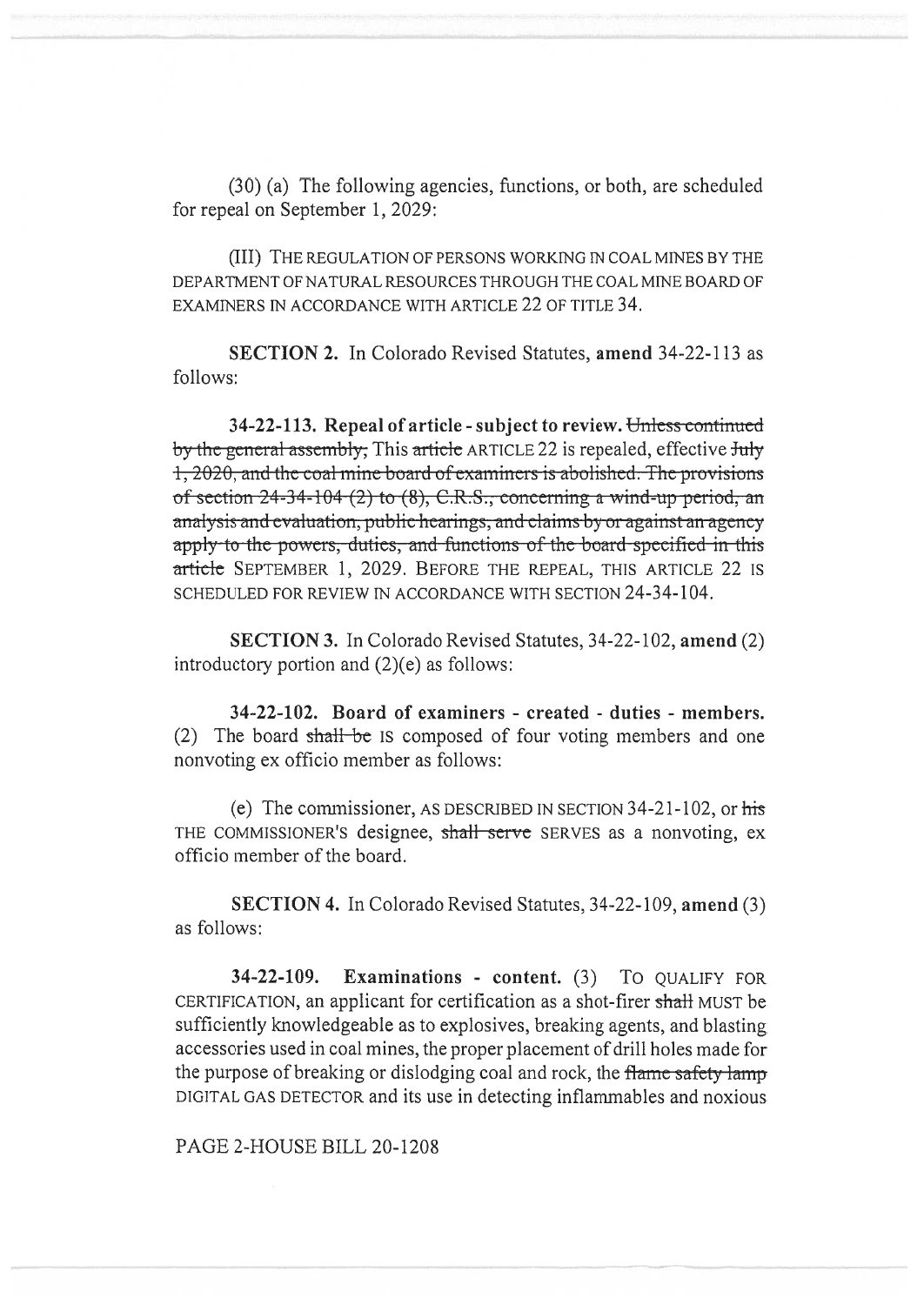gases, and the proper ventilation in the working places of coal mines.

**SECTION 5.** In Colorado Revised Statutes, 34-22-112, **amend** (2) and (3) as follows:

**34-22-112. Examinations - applicant qualifications.** (2) Every applicant for certification as a mine foreman or assistant mine foreman shall produce evidence satisfactory to the board of not less than three years' experience in mines or in operations determined by the board to be equivalent to coal mines. The experience of an applicant intending to work in underground mines must be in underground mining. The experience of an applicant intending to work in surface mining must be in surface mining.

(3) The holder of A PERSON WHO HOLDS a college degree in engineering, which degree is determined by the board to be acceptable and suited to the intent and purpose of this article ARTICLE 22, who satisfies the board that **he** THE PERSON has at least one year of actual and satisfactory experience in the operation of underground coal mines, including experience in mining, timbering, haulage, drainage, and ventilation and including experience in the capacity of mining engineer, shall be IS eligible for examination as A mine foreman or assistant mine foreman in underground coal mines.

**SECTION 6. Safety clause.** The general assembly hereby finds,